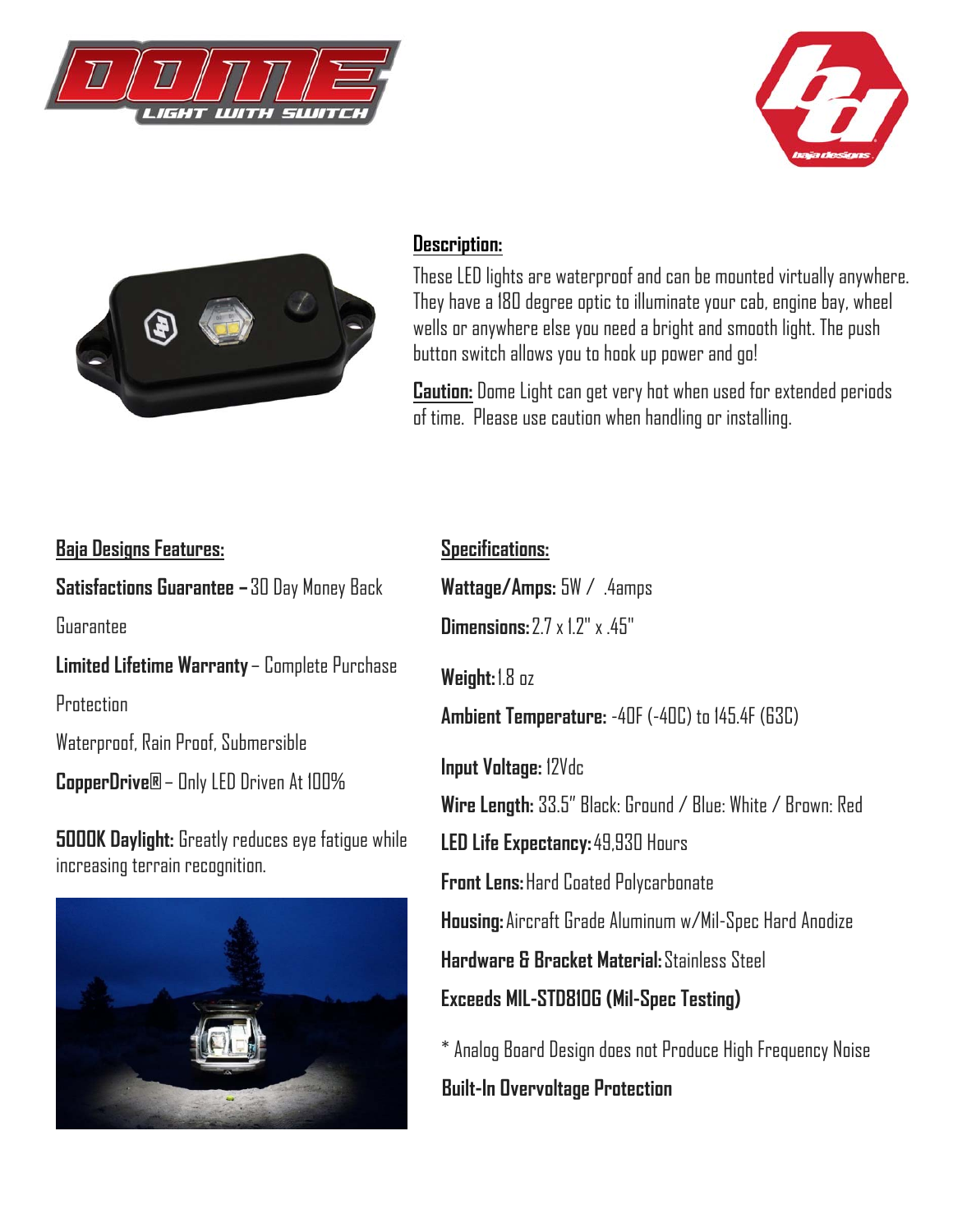



**IP69K (Waterproof up to 9ft & Pressure Washable) IK10 Compliant (Mechanical Impact Testing)** 

| Part<br><b>Number</b> | <b>Description</b>      |     | <b>W</b><br>Inches Inches Inches | Н   | Weight<br>$\mathbf{u}$ | <b>MSRP</b> |
|-----------------------|-------------------------|-----|----------------------------------|-----|------------------------|-------------|
| 39-8057               | LED, Dome Light (Amber) | 2.7 | 1.2                              | .45 | 1.8                    | \$74.95     |
| 39-8056               | LED, Dome Light (Green) | 2.7 | 1.2                              | .45 | 1.8                    | \$74.95     |
| 39-8055               | LED, Dome Light (Blue)  | 7.7 | 1.2                              | .45 | 1.8                    | \$74.95     |
| 39-8054               | LED, Dome Light (Red)   | 77  | 1.2                              | .45 | 1.8                    | \$74.95     |
| 39-8051               | LED, Dome Light         | 77  | 1.2                              | .45 | 1.8                    | \$74.95     |

## **LED Rock/Dome Light Instructions**

**Congratulations on purchasing a Baja Designs rock/dome light. Installation can be performed two different ways.** 

**1. Utilizing the included tube mount, install the shorter M4 hardware through the rock light and overmold secure the back with the provide M4 nuts. Once the rock light has been installed you can slide the provided zip tie through the zip tie channel followed by securing the rock light and tube mount to the desired location.** 

**2. Drill and tap two M4 x 0.7 holes while utilizing the longer M4 bolts mount the rock/dome light unit to your vehicle.** 

**The rock/dome light requires 12v power. The red wire is positive and the black wire is ground. The unit can become hot so be careful it is not mounted near anything that may melt or be damaged by the heat. If you have any questions regarding the installation please contact Baja Designs at 760-560-2252.**